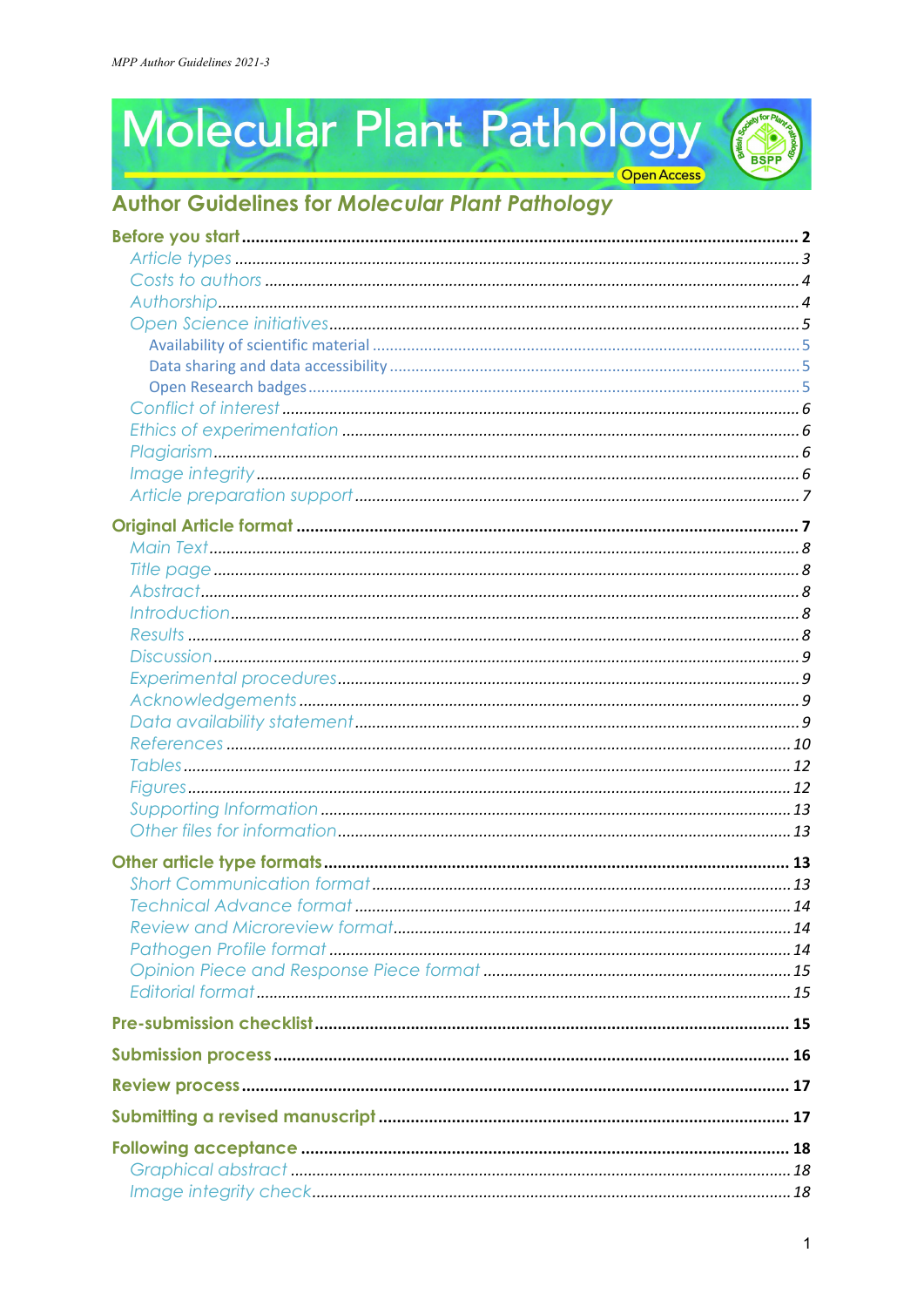## **Before you start**

*Molecular Plant Pathology* publishes a variety of article types from all areas of molecular plant pathology including research on diseases caused by fungi, oomycetes, viruses, nematodes, bacteria, insects, parasitic plants and other organisms. The Editor-in-Chief particularly welcomes submissions that advance our understanding of the molecular mechanisms of disease or disease management. This includes molecular analyses of pathogens, pathogen evolution, host responses to plant pathogens or the interaction of pathogens, the environment and host plants spanning the spectrum between saprotrophic and mutualistic interactions.

*Molecular Plant Pathology* does **not** publish purely descriptive profiling studies, for example RNA-Seq or transcriptomics – to be considered for publication, manuscripts of this type should include functional studies and provide mechanistic or novel insights that advance our understanding.

Manuscripts dealing with genes or processes known to be associated with core or multiple biological processes should clearly indicate the rationale and or evidence for why such genes or processes were selected for study in the context of molecular plant pathology, host–pathogen interactions and/or disease. Manuscripts lacking this context are not appropriate for *Molecular Plant Pathology*.

Only papers written in English are accepted. They must not be under consideration, or accepted, for publication elsewhere.

*Molecular Plant Pathology* will consider for review articles previously available as preprints. Authors are requested to update any prepublication versions with a link to the final published article. Authors may also post the final published version of the article immediately after publication.

*Molecular Plant Pathology* is an Open Access journal. *Molecular Plant Pathology* follows the guidelines set out by the Committee on Publication Ethics (COPE). Further information is available at [http://publicationethics.org/.](http://publicationethics.org/)

*For any questions not answered in these guidelines, please contact:*

- *Editorial Office (for suitability, article format, submission process, peer review) [mpp@bspp.org.uk](mailto:mpp@bspp.org.uk)*
- *Production Editor (for copyright, typesetting and online publication) [mpp@wiley.com](mailto:mpp@wiley.com)*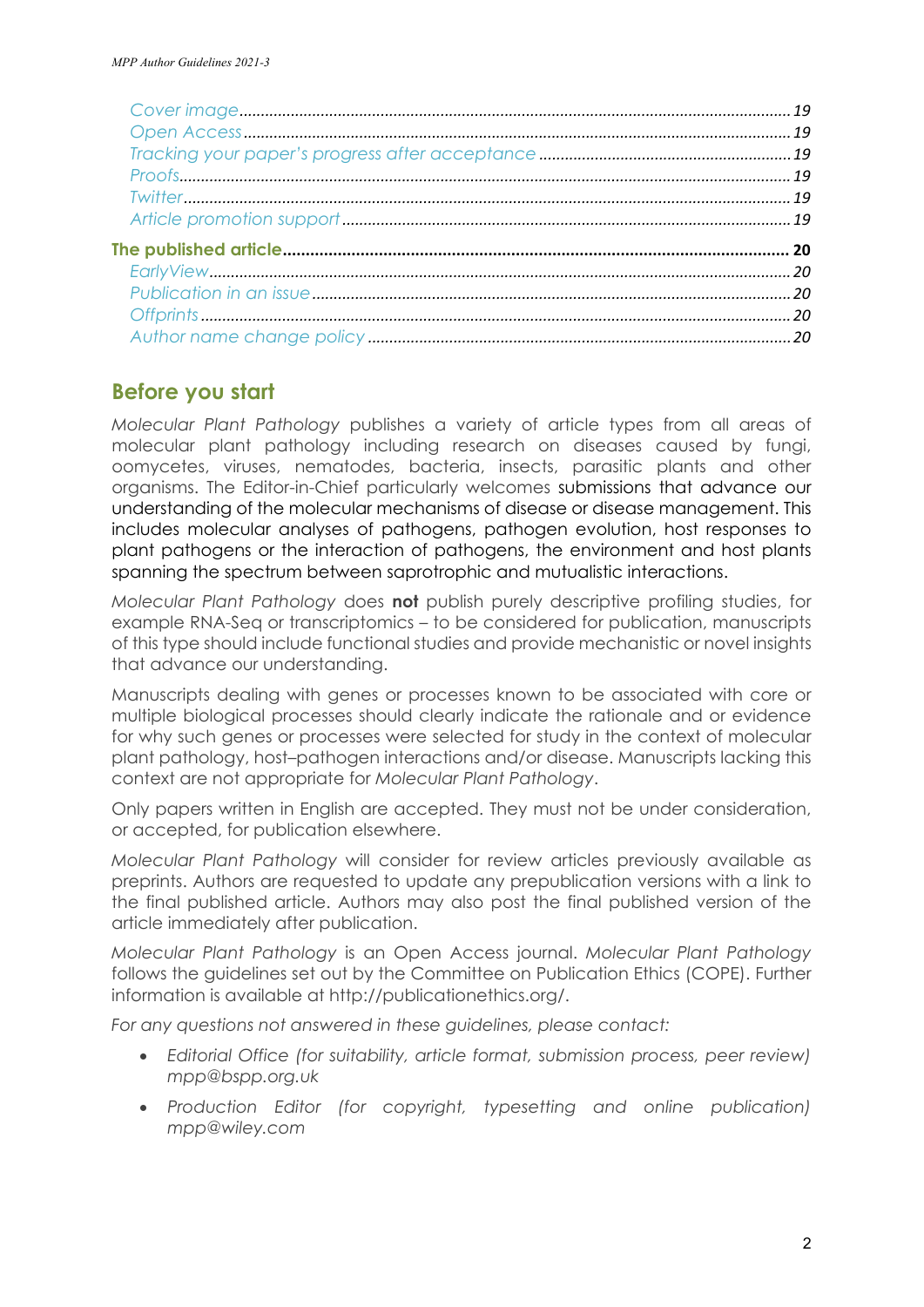## **Article types**

*Molecular Plant Pathology* publishes a range of article types as shown below.

| <b>Article type</b>         | <b>Description</b>                                                                                                                                                                                                             | <b>Summary</b><br>words                    | <b>Article</b><br>words <sup>a</sup> | <b>Figures</b> | <b>Tables</b>  | <b>Supp</b><br>Info |
|-----------------------------|--------------------------------------------------------------------------------------------------------------------------------------------------------------------------------------------------------------------------------|--------------------------------------------|--------------------------------------|----------------|----------------|---------------------|
| Original Article            | A report of original<br>research addressing a<br>specific research<br>question, with the<br>methods used, the<br>results of the research,<br>and conclusions drawn<br>from the research                                        | 250                                        | 7000                                 | 8              | $\overline{4}$ | No<br>limit         |
| Short<br>Communication      | A short report of original<br>research                                                                                                                                                                                         | 200                                        | 3500                                 | $\overline{4}$ | $\overline{2}$ | <b>No</b><br>limit  |
| <b>Technical</b><br>Advance | A forum for innovative<br>techniques and<br>resources                                                                                                                                                                          | As Original Article or Short Communication |                                      |                |                |                     |
| Review                      | A systematic review of<br>the published literature<br>addressing a specific<br>research question,<br>including an exhaustive<br>search of the literature<br>to date; or a narrative<br>review discussing a<br>particular topic | 250                                        | 7000                                 | $\overline{4}$ | $\overline{2}$ | <b>No</b><br>limit  |
| Microreview                 | A brief discussion of<br>current research                                                                                                                                                                                      | 250                                        | 4000                                 | $\overline{2}$ | $\overline{2}$ | No<br>limit         |
| Pathogen Profile            | An overview of the latest<br>research on a particular<br>pathogen                                                                                                                                                              | 400                                        | 7000                                 | 4              | $\overline{2}$ | <b>No</b><br>limit  |
| <b>Opinion Piece</b>        | A brief overview of a<br>topical issue, a purely<br>personal piece intended<br>to prompt discussion<br>and debate within the<br>scientific community                                                                           | None                                       | 3000                                 | Discouraged    |                | <b>No</b><br>limit  |
| Response Piece              | A response to an<br><b>Opinion Piece</b>                                                                                                                                                                                       | As Opinion Piece                           |                                      |                |                |                     |
| Editorial                   | A message from one of<br>our Editors                                                                                                                                                                                           | None                                       | 1000                                 | Discouraged    |                |                     |

*aIncludes Summary, Introduction, Results, Discussion, Experimental Procedures, Acknowledgements, Table and Figure Legends (but not content); excludes Title Page, Running Header, Table and Figure content, References and Supporting Information. Please provide a word count total on the title page.*

Authors wishing to submit a Review, Microreview or Opinion Piece should contact the Editor-in-Chief to discuss the format and content further.

Authors wishing to submit a Pathogen Profile should contact the Pathogen Profile Editor to discuss the format and content further.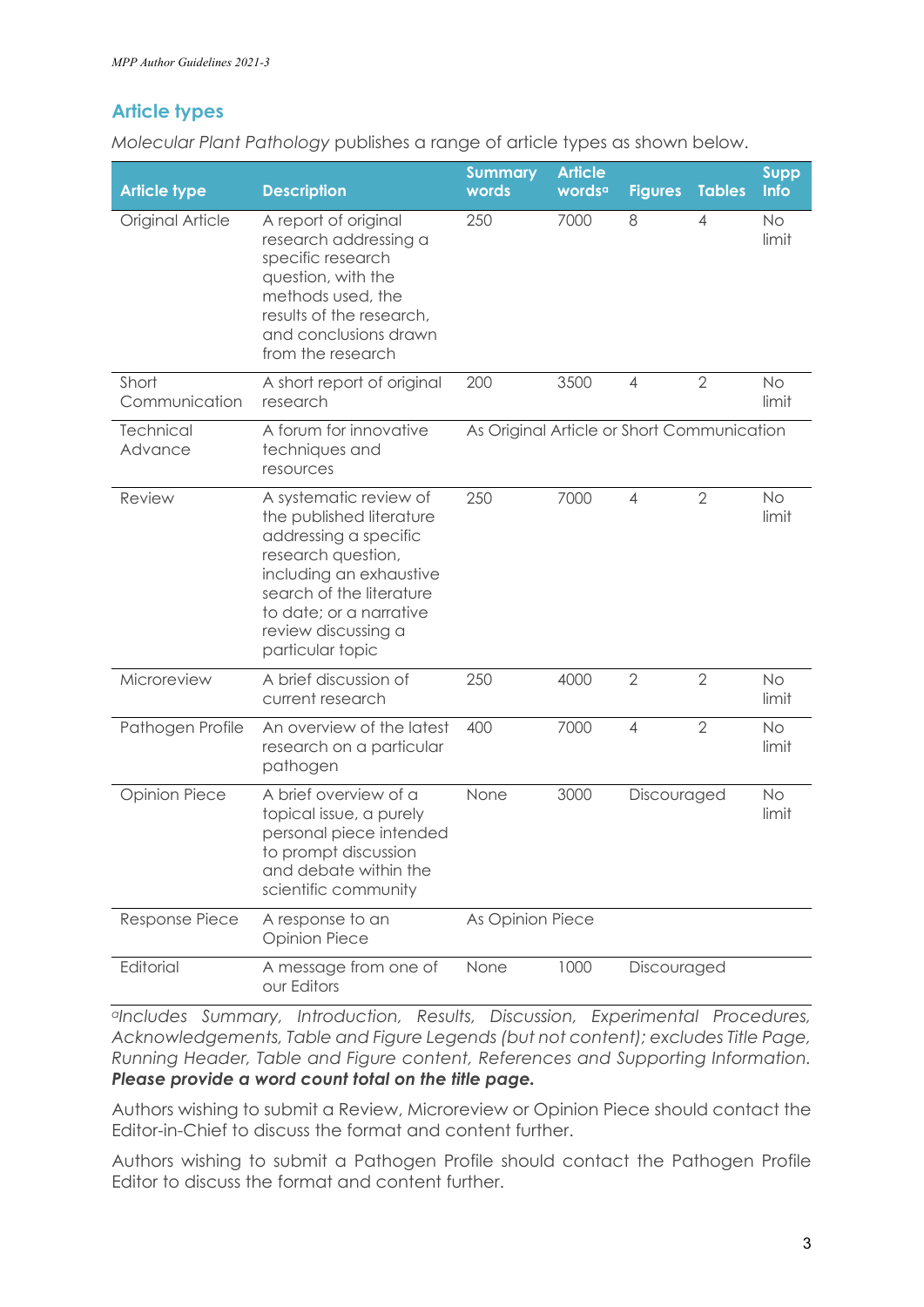#### **Costs to authors**

Molecular Plant Pathology is an Open Access journal and charges an article processing charge (APC).

| Submission:     | No charge                                            |
|-----------------|------------------------------------------------------|
| Page charges:   | No charge                                            |
| Figures charges | No charge                                            |
| Use of colour:  | No charge                                            |
|                 | Open Access APC: US\$ 2340 £1750 €1980               |
| Offprints:      | Free PDF, but charge for printed offprints if chosen |

#### **Authorship**

All authors must qualify for authorship, and all those who qualify must be listed. Authorship should be based only on

- 1. Substantial contributions to conception and design, or acquisition of data, or analysis and interpretation of data; **and**
- 2. Drafting the article or revising it critically for important intellectual content; **and**
- 3. Final approval of the version to be published; **and**
- 4. Agreement to be accountable for all aspects of the work in ensuring that questions related to the accuracy or integrity of any part of the work are appropriately investigated and resolved.

Acquisition of funding, the collection of data, or general supervision of the research group, by itself, does not justify authorship.

The **Submitting Author** is the person who submits (uploads) the manuscript. All communications about the review process will be sent to this person, who is responsible for keeping co-authors informed of progress or queries from editors.

The **Corresponding Author** is the person whose name and address appear on the published paper. This person is responsible for post-acceptance license signing, proof approval, answering any queries from readers of the journal and is the person who qualifies for funding/discounts/waivers. *Molecular Plant Pathology* names only one Corresponding Author on papers.

The Submitting and Corresponding Authors can be the same person, or two different co-authors.

*Molecular Plant Pathology* requires the Submitting Author (only) to provide their ORCiD ID when submitting a manuscript (this is a free, unique and persistent identifier for researchers, [http://orcid.org/\)](http://orcid.org/).

In accordance with [Wiley's Best Practice Guidelines on Research Integrity and](https://authorservices.wiley.com/ethics-guidelines/index.html#5)  [Publishing Ethics](https://authorservices.wiley.com/ethics-guidelines/index.html#5) and the [Committee on Publication Ethics' guidance,](https://publicationethics.org/authorship) *Molecular Plant Pathology* will allow authors to correct authorship on a submitted, accepted, or published article if a valid reason exists to do so. All authors – including those to be added or removed – must agree to any proposed change. To request a change to the author list, please complete the Request for Changes to a Journal Article Author [List Form](https://authorservices.wiley.com/asset/Authorship-change-form_AS.pdf) and contact either the journal's editorial or production office, depending on the status of the article. Authorship changes will not be considered without a fully completed Author Change form. [Correcting the authorship is different from changing an author's name; the relevant policy for that can be found in Wiley's Best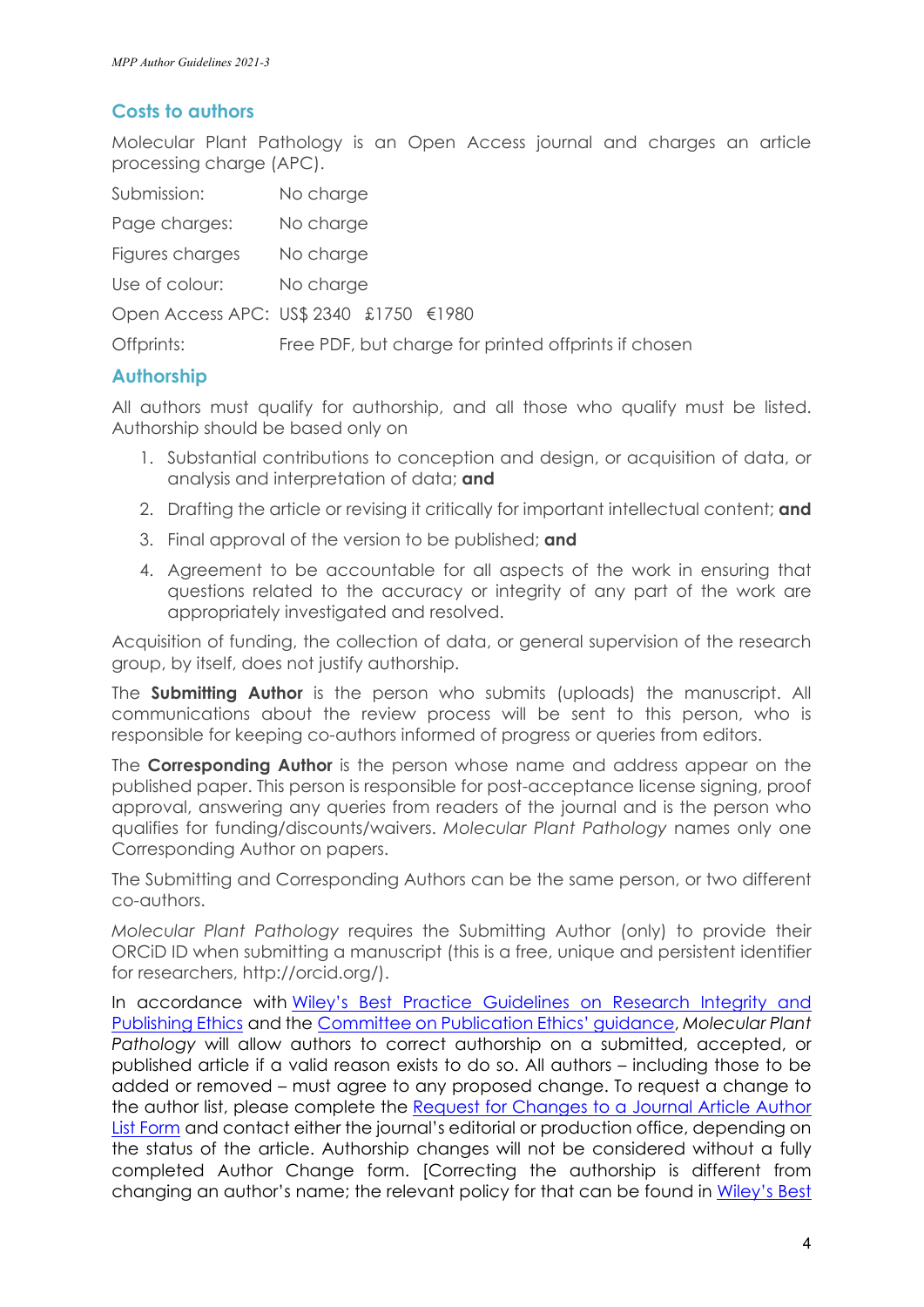[Practice Guidelines](https://authorservices.wiley.com/ethics-guidelines/index.html#5) under "Author name changes after publication."]

#### **Open Science initiatives**

Recognizing the importance of research transparency and data sharing to cumulative research, Molecular Plant Pathology encourages the following Open Research practices.

#### **Availability of scientific material**

Submission to *Molecular Plant Pathology* is on the understanding that materials described will be made available upon request. If there are any restrictions on the sharing of materials, these must be stated in both the covering letter and Experimental Procedures. Any intellectual property (IP) restrictions must also be made clear.

#### **Data sharing and data accessibility**

*Molecular Plant Pathology* expects that data supporting the results in the paper will be archived in an appropriate public repository. A full description of the policy is given a[t Wiley Author Services.](https://authorservices.wiley.com/author-resources/Journal-Authors/open-access/data-sharing-citation/data-sharing-policy.html) Authors are required to provide a Data Availability Statement to confirm the presence or absence of shared data. Sample statements are available [here.](https://authorservices.wiley.com/author-resources/Journal-Authors/open-access/data-sharing-citation/data-sharing-policy.html#standardtemplates)

Sequence data should be submitted to any of the 3 major databases (DDJB/EMBL/GenBank). Papers containing original amino acid sequences must supply UniProt/Swiss-Prot accession numbers. Authors are encouraged to deposit phylogenetic trees and data used to generate them in TreeBASE (treebase.org). Proteomics and large -omics datasets should be submitted to an appropriate public database such as PRIDE using best-accepted standard formats.

If you have shared data, the Data Availability Statement will describe how the data can be accessed, and include a persistent identifier (e.g. a DOI for the data, or an accession number) from the repository where you shared the data. The repository that you choose should offer you guaranteed preservation (e.g. the registry of research data repositories at [https://www.re3data.org/\)](https://www.re3data.org/) and should help make it findable, accessible, interoperable and re-useable. Whenever possible the scripts and other artefacts used to generate the analyses presented in the paper should also be publicly archived.

If shared data are not in a repository but are available by application, then the Data Availability Statement must include who (e.g. corresponding author) to contact to request access to the data.

If sharing data compromises ethical standards or legal requirements (e.g. to protect confidential or proprietary information) then authors are not expected to share it. If you cannot share the data described in your manuscript, or do not intend to share the data, then you must still provide the appropriate Data Availability Statement ("Research data are not shared").

#### **Open Research badges**

In partnership with the non-profit Center for Open Science (COS), *Molecular Plant Pathology* offers all submitting authors access to the Open Data Research Badge, recognizing their contributions to the Open Research movement:

The **Open Data Badge** recognizes researchers who make their data publicly available, providing sufficient description of the data to allow researchers to reproduce research findings of published research studies. An example of a qualifying public, open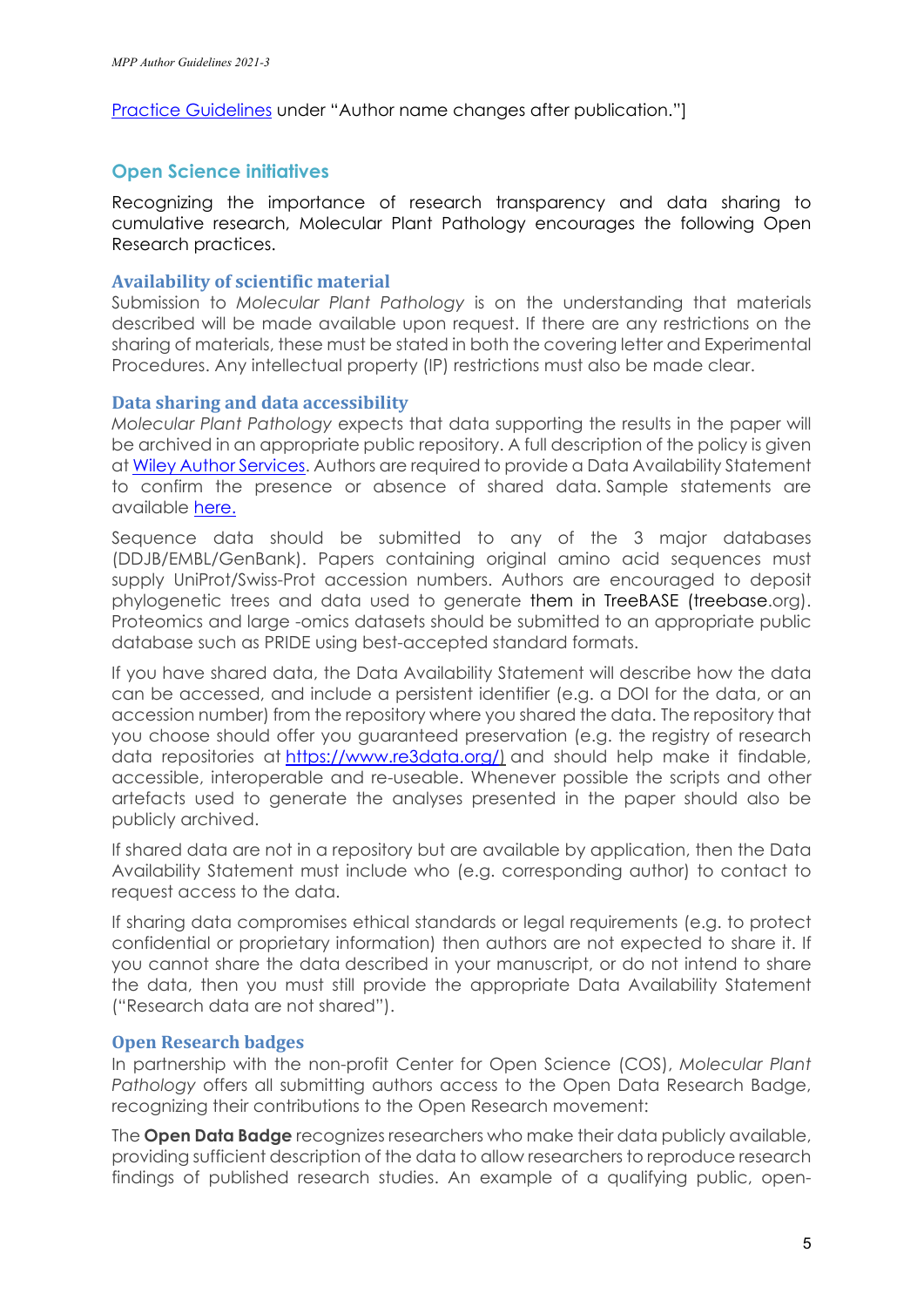access database for data sharing is the Open Science Framework repository. Numerous other data-sharing repositories are available through various Dataverse networks (e.g., [http://dataverse.org\)](http://dataverse.org/) and hundreds of other databases available through the Registry of Research Data Repositories [\(http://www.re3data.org\)](http://www.re3data.org/). There are, of course, circumstances in which it is not possible or advisable to share data publicly. For example, there are cases in which sharing participant data could violate confidentiality. In these cases, the authors may provide an explanation of such circumstances in the Alternative Note section of the disclosure form. The information the authors provide will be included in the article's Open Research note.

Authors will have an opportunity at the time of manuscript submission and at the time of acceptance to inform themselves of this initiative and to determine whether they wish to participate. Applying and qualifying for the Open Data Badge is not a requirement for publishing with *Molecular Plant Pathology*, but the badges are further incentive for authors to participate in the Open Research movement and thus to increase the visibility and transparency of their research.

More information about the Open Research Badges is available from the Open Science Framework [wiki.](https://osf.io/tvyxz/wiki/home/)

#### **Conflict of interest**

*Molecular Plant Pathology* requires that all authors disclose any potential sources of conflict of interest. Any interest or relationship, financial or otherwise, that might be perceived as influencing an author's objectivity is considered a potential source of conflict of interest. These must be disclosed when directly relevant or indirectly related to the work that the authors describe in their manuscript. Potential sources of conflict of interest include but are not limited to patent or stock ownership, membership of a company board of directors, membership of an advisory board or committee for a company, and consultancy for or receipt of speaker's fees from a company. The existence of a conflict of interest does not preclude publication in this journal.

If the authors have no conflict of interest to declare, they must also state this at submission. It is the responsibility of the corresponding author to review this policy with all authors and to collectively list in the cover letter (if applicable) to the Senior Editor, in the manuscript (in the Acknowledgments section), and in the online submission system ALL pertinent commercial and other relationships.

#### **Ethics of experimentation**

In cases where animals or harmful substances have been used for the research, the Journal will only accept papers in which there is evidence that this work has been conducted ethically.

#### **Plagiarism**

Submitted manuscripts may be processed through software to detect plagiarism (the unreferenced copying of published and unpublished ideas, writing or illustrations in the same or a different language). In submitting your manuscript you accept that it may be screened against previously published literature. Plagiarized manuscripts will be rejected immediately.

#### **Image integrity**

Please follow best practice for the preparation of manuscript figures.

1. Splicing together of separate images to present them as a composite image is not acceptable. Wherever multiple images belonging to different source micrographs, or gel blots, or photographs are grouped together, please add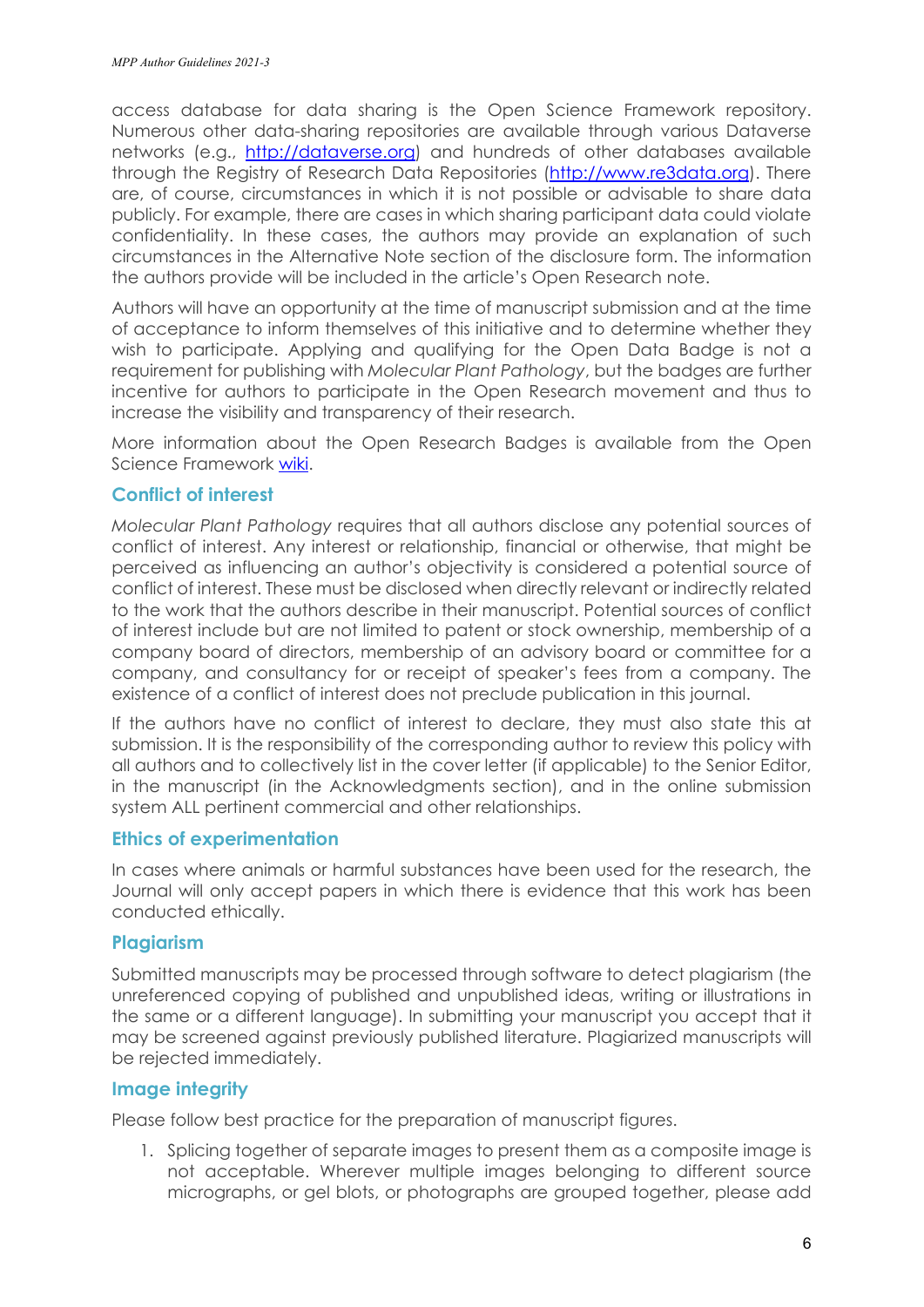clear dividing space or dividing lines between separate images and indicate in the legend where and what the images represent.

- 2. In instances where specific lanes are removed from gel images, or marker lanes added to a gel image, this should be made clear in the image by adding clear dividing space or dividing lines between separate images and indicating in the legend where and what the images represent.
- 3. Removal, addition, alteration, enhancement, or obstruction of any particular feature within an image is not acceptable. This is also applicable for features that are part of the background of an image. Please do not alter/clean the background of an image for presentational purpose.
- 4. Gel blot images with extreme adjustments to contrast (white background) are not acceptable. In the interest of transparency, please use original and unedited gel blot images in the manuscript figures.
- 5. Linear adjustments made to the image as a whole are acceptable, if they do not misrepresent the originally captured information in the image. Selective, non-linear adjustments to only parts of the image are not acceptable.
- 6. Re-use of an entire image or part of an image (e.g., loading controls or marker lanes) in the same figure or multiple figures within the manuscript is acceptable only when clearly stated and justified in the figure legend or methods section of the manuscript.
- 7. Images from previously published articles (e.g., loading controls or marker lanes) should not be re-used.

Figures may be checked for image manipulation using image analysis software.

#### **Article preparation support**

[Wiley Editing Services](https://wileyeditingservices.com/en/) offers expert help with English Language Editing, as well as translation, manuscript formatting, figure illustration, figure formatting, and graphical abstract design – so you can submit your manuscript with confidence.

Also, check out our resources for [Preparing Your Article](https://authorservices.wiley.com/author-resources/Journal-Authors/Prepare/index.html?utm_source=wol&utm_medium=backlink&utm_term=ag&utm_content=prepresources&utm_campaign=prodops) for general guidance about writing and preparing your manuscript.

## **Original Article format**

| <b>File</b>                   | <b>File type</b>          | Font                             | <b>Line</b><br>spacing | <b>More information</b>                       |
|-------------------------------|---------------------------|----------------------------------|------------------------|-----------------------------------------------|
| Main Text                     | .DOC,<br>.DOCX, .RTF      | Any standard                     | Double-<br>spaced      | Line numbering is helpful                     |
| Table (1 table<br>per file)   | .DOC.<br>.DOCX, .RTF      | Any standard                     |                        | Put legend with Table                         |
| Figure (1 figure<br>per file) | .EPS, .JPG,<br>.PDF, .TIF | Helvetica 8<br>point if possible |                        | Full page size 17 cm (wide)<br>$\times$ 22 cm |
|                               |                           |                                  |                        | Half-page size 8 cm wide                      |
|                               |                           |                                  |                        | Put legend at end of Main<br>Text file        |

Please submit the manuscript Main Text file, each Table, each Figure and each Supporting Information item as individual files.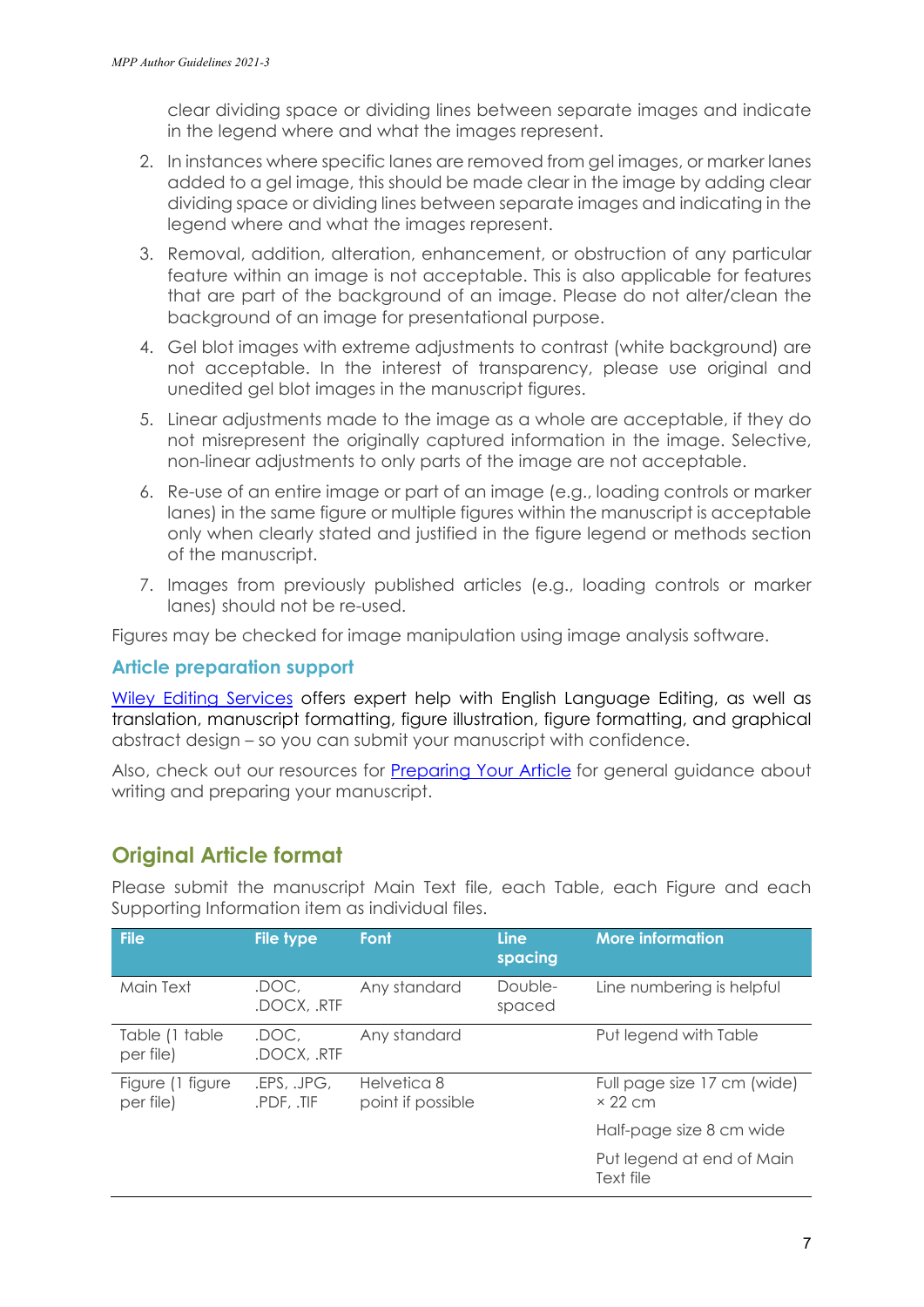| Supporting  | Anv | Anv | Put legend in Supp Info file |
|-------------|-----|-----|------------------------------|
| Information |     |     | AND at end of Main Text      |
|             |     |     | file                         |

#### **Main Text**

The Main Text of an Original Article uses the order:

- Title page
- Abstract
- Introduction
- **Results**
- **Discussion**
- Experimental procedures
- Acknowledgements
- Data availability statement
- References
- Supporting Information legends
- Figure legends

#### **Title page**

- Title informative and not more than 30 words
- Authors listed
- Addresses at which the work was carried out after all the names
- The present addresses of the authors, if different from the above, should appear in a footnote
- Corresponding author e-mail address provided (one author only)
- Keywords provide up to 7
- Word count of article (Summary, Introduction, Results, Discussion, Experimental Procedures, Acknowledgements, Table and Figure Legends)

#### **Abstract**

- Indicate why and how the work was done, the results and conclusions
- 250 words or less

#### **Introduction**

- Describe, succinctly, the current state of work in the relevant field
- Describe the reasons for carrying out the experiments
- Give a clear statement of the objectives and hypotheses being tested

#### **Results**

- Results should be presented in an orderly fashion
- Make use of tables and figures where necessary and without duplication
- Data tables and figure should include statistical metrics as appropriate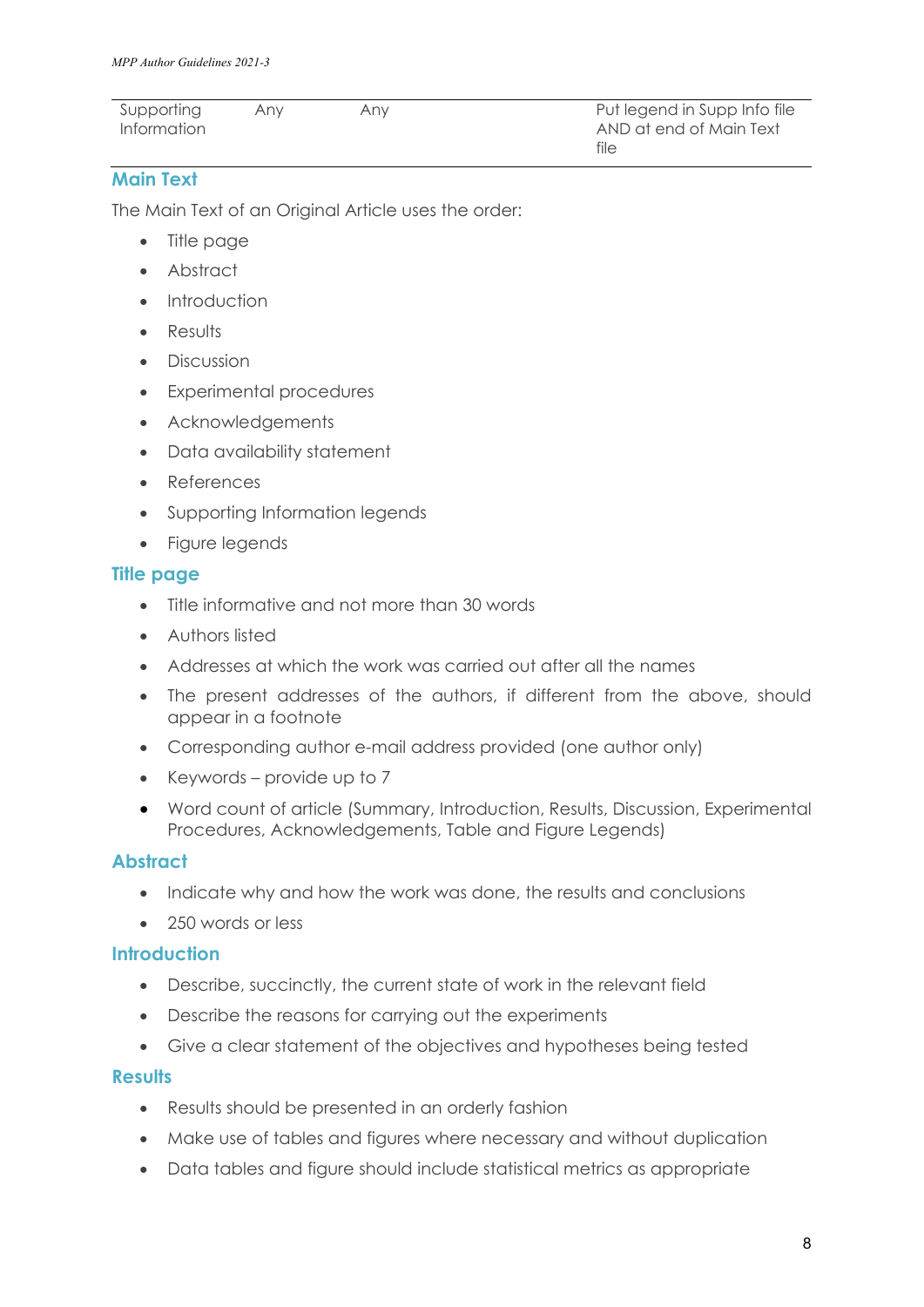#### **Discussion**

- Discussion can be combined with the Results or kept separate
- Subheadings can be used if they clarify the text
- Focus on the work presented and its relationship with other relevant published work
- It should not digress widely into general discussion of a research area, or into excessive speculation

#### **Experimental procedures**

- Sufficient information must be given in this section to allow the reader to understand the experimental design and statistical methods used in the data analysis. All experiments should have adequate replication and, where relevant, should have been repeated for confirmation
- Système International (SI) units are preferred. Others should be related to SI units at the first mention
- Commercial equipment and products used in experiments should name the product and manufacturer's name and location (on first occurrence only; city, state if within the USA; city, country if outside the USA)
- State the methods used and ensure that the analysis method chosen is appropriate for the data
- Appropriate controls must be identified
- Microarray data should comply with the MIAME reporting recommendations http://fged.org/projects/miame/

#### **Acknowledgements**

- All sources of funding should be listed
- All contributors who do not meet the criteria for authorship should be listed (e.g. technical help, data analysis, writing assistance or general support)
- Provide details of any conflict of interest

#### **Data availability statement**

- Presence or absence of shared data
- Repository name and data reference number, URL, DOI, if data shared
- Example statements are shown below

| <b>Availability</b>       | <b>Data Availability Statement in text</b>                  |
|---------------------------|-------------------------------------------------------------|
| Data openly available in  | The data that support the findings of this study are openly |
| a public repository that  | available in [repository name e.g "figshare"] at            |
| issues datasets with DOIs | http://doi.org/[doi], reference number [reference number].  |
| Data openly available in  | The data that support the findings of this study are openly |
| a public repository that  | available in [repository name] at [URL], reference number   |
| does not issue DOIs       | [reference number].                                         |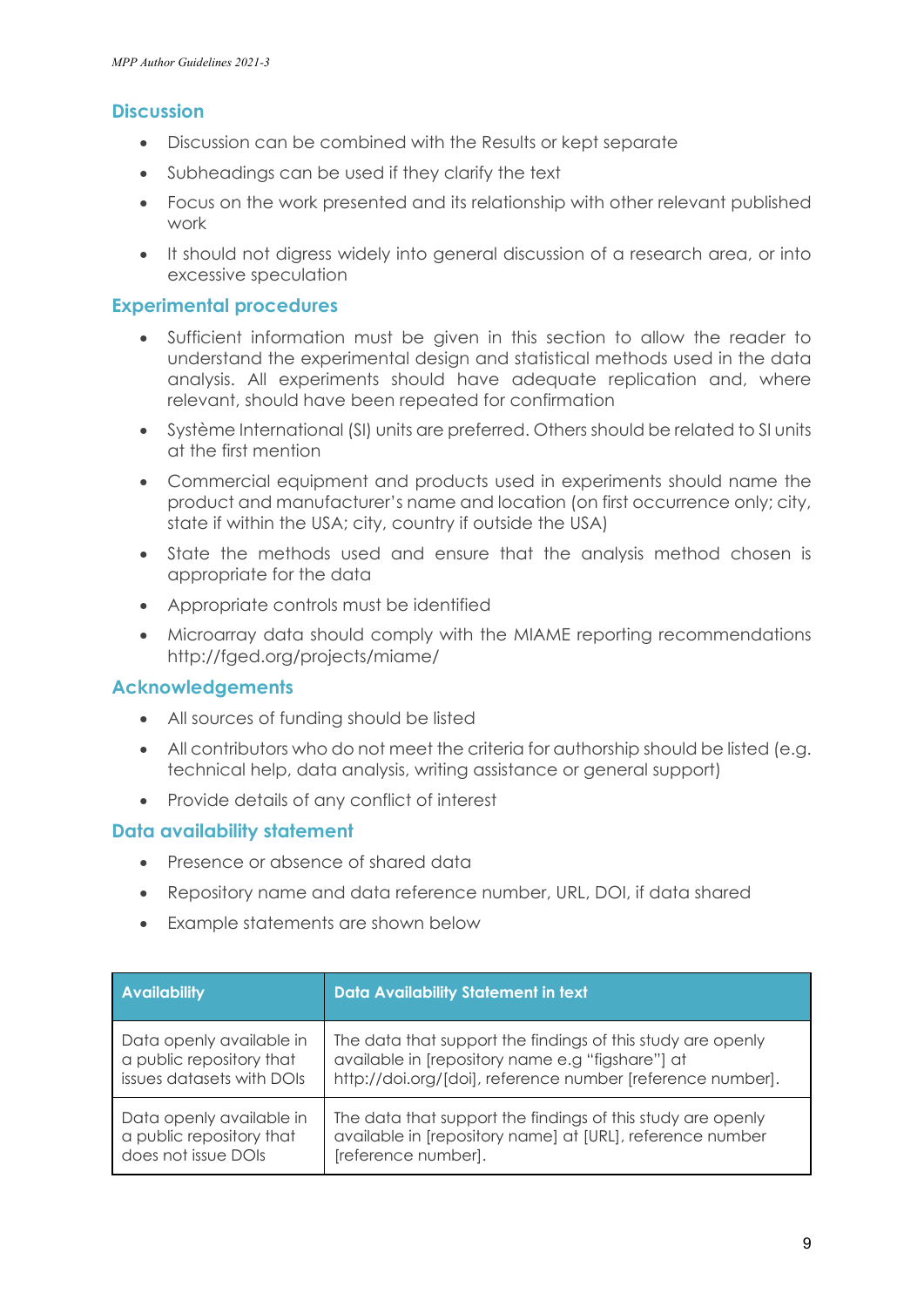| Data derived from public<br>domain resources                           | The data that support the findings of this study are available in<br>[repository name] at [URL/DOI], reference number [reference<br>number]. These data were derived from the following<br>resources available in the public domain: [list resources and<br>URLs1                       |
|------------------------------------------------------------------------|-----------------------------------------------------------------------------------------------------------------------------------------------------------------------------------------------------------------------------------------------------------------------------------------|
| Embargo on data due to<br>commercial restrictions                      | The data that support the findings will be available in<br>[repository name] at [URL / DOI link] following an embargo<br>from the date of publication to allow for commercialization of<br>research findings.                                                                           |
| Data available on<br>request due to<br>privacy/ethical<br>restrictions | The data that support the findings of this study are available<br>on request from the corresponding author. The data are not<br>publicly available due to privacy or ethical restrictions.                                                                                              |
| Data subject to third<br>party restrictions                            | The data that support the findings of this study are available<br>from [third party]. Restrictions apply to the availability of these<br>data, which were used under license for this study. Data are<br>available [from the authors / at URL] with the permission of<br>[third party]. |
| Data available on<br>request from the authors                          | The data that support the findings of this study are available<br>from the corresponding author upon reasonable request.                                                                                                                                                                |
| Data sharing not<br>applicable - no new<br>data generated              | Data sharing is not applicable to this article as no new data<br>were created or analyzed in this study.                                                                                                                                                                                |
| Author elects to not share<br>data                                     | Research data are not shared.                                                                                                                                                                                                                                                           |

#### **References**

- Use of a tool such as [EndNote,](http://endnote.com/) Mendeley, ReadCube or Zotero is recommended (e.g. http://endnote.com/downloads/styles)
- In the text, cite by author and date; place multiple citations in author alphabetical order
	- o If >1 citation for an author, then place these citations in chronological order (e.g., Hanson & Hill, 2012, 2014; Ruppel, 1991; Windels et al., 2004)
- In the References section, place in author alphabetical order
	- o Lowercase particles are listed under the letter of the proper name but uppercase particles under the latter of the particle (e.g., da Silva under "S" but Von Trapp under "V")
- If possible, please try to use the examples below for style ('Harvard style')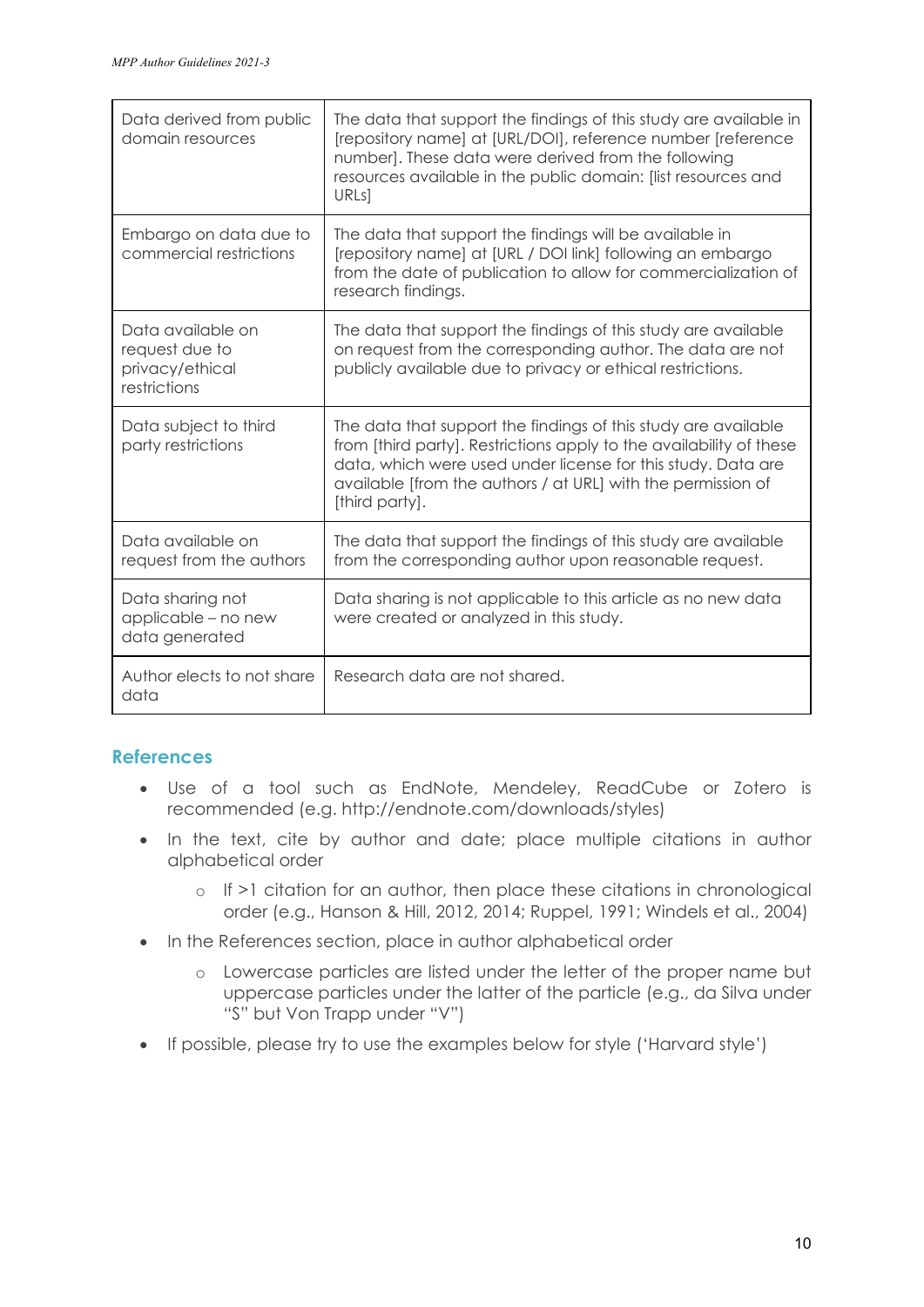|                                                           | <b>Example in main</b>                                                                         |                                                                                                                                                                                                                                                                                                                   |
|-----------------------------------------------------------|------------------------------------------------------------------------------------------------|-------------------------------------------------------------------------------------------------------------------------------------------------------------------------------------------------------------------------------------------------------------------------------------------------------------------|
| <b>Type</b>                                               | text                                                                                           | <b>Example in References section</b>                                                                                                                                                                                                                                                                              |
| Unpublished<br>data <sup>a</sup>                          | (A. Scientist,<br>Research<br>Institute, City,<br>Country, date,<br>personal<br>communication) | Not included                                                                                                                                                                                                                                                                                                      |
| Preprint<br>journal article                               | Haueisen et al.<br>(2017)                                                                      | Haueisen, J., Möller, M., Eschenbrenner, C.J.,<br>Grandaubert, J., Seybold, H., Adamiak, H. et al.<br>(2017) Extremely flexible infection programs in a<br>fungal plant pathogen. bioRxiv. [Preprint] Available<br>at: https://doi.org/10.1101/229997. [Accessed 23 July<br>2018].                                |
| Work fully<br>accepted<br>and in pressb                   | Freer-Smith and<br>Webber (2016)                                                               | Freer-Smith P.H. & Webber, J.F. (2016) Tree pests and<br>diseases: the threat to biodiversity and the delivery of<br>ecosystem services. Biodiversity and Conservation.<br>doi: 10.1007/s10531-015-1019-0.                                                                                                        |
| Journal<br>article, single<br>author                      | Bebber (2015)                                                                                  | Bebber, D.P. (2015) Range-expanding pests and<br>pathogens in a warming world. Annual Review of<br>Phytopathology, 53, 335-356.                                                                                                                                                                                   |
| Journal<br>article, 2<br>authors                          | Yadeta and<br>Thomma (2013)                                                                    | Yadeta, K.A. & Thomma, B.P.H.J. (2013) The xylem as<br>battleground for plant hosts and vascular wilt<br>pathogens. Frontiers in Plant Science, 4, 97.                                                                                                                                                            |
| Journal<br>article, 3-6<br>authors                        | Zadoks et al.<br>(1974)                                                                        | Zadoks, J.C., Chang, T.T. & Konzak, C.F. (1974) A<br>decimal code for the growth stages of cereals.<br>Weeds Research, 14, 415-421.                                                                                                                                                                               |
| Journal<br>article, 7<br>authors or<br>more               | Siah et al. (2010)                                                                             | Siah, A., Deweer, C., Duyme, F., Sanssené, J., Durand,<br>R., Halama, P. et al. (2010) Correlation of in planta<br>endo- $\beta$ -1,4-xylanase activity with the necrotrophic<br>phase of the hemibiotrophic fungus Mycosphaerella<br>graminicola. Plant Pathology, 59, 661-670.                                  |
| Book (whole),<br>1-6 authors                              | Campbell and<br>Madden (1990)                                                                  | Campbell, C.L. & Madden, L.V. (1990) Introduction to<br>Plant Disease Epidemiology. New York, NY: John Wiley<br>& Sons.                                                                                                                                                                                           |
| Book (whole),<br>7 authors or<br>more                     | Houghton et al.<br>(2001)                                                                      | Houghton, J.T., Ding, Y., Griggs, D.J., Noguer, M., van<br>der Linden, P.J., Dai, X. et al. (2001) Climate Change<br>2001: The Scientific Basis. Contribution of Working<br>Group I to the Third Assessment Report of the<br>Intergovernmental Panel on Climate Change.<br>Cambridge: Cambridge University Press. |
| Book (part) <sup>[1]</sup>                                | Hall and<br>MacHardy (1981)                                                                    | Hall, R. and MacHardy, W.E. (1981) Water relations. In:<br>Mace, M.E., Bell, A.A. and Beckman, C.H. (Eds.)<br>Fungal Wilt Diseases of Plants. New York, NY:<br>Academic Press, pp. 255-298.                                                                                                                       |
| Conference<br>proceedings<br>(published) <sup>cisep</sup> | McIntosh (1992)                                                                                | McIntosh R.A. (1992) Catalogues of gene symbols for<br>wheat. In: Miller, T.E. and Koebner, R.M. (Eds.)<br>Proceedings of the Seventh International Wheat<br>Genetics Symposium, 13-19 July 1987, Cambridge,<br>UK. Cambridge: IPSR. pp. 1225-1323.                                                               |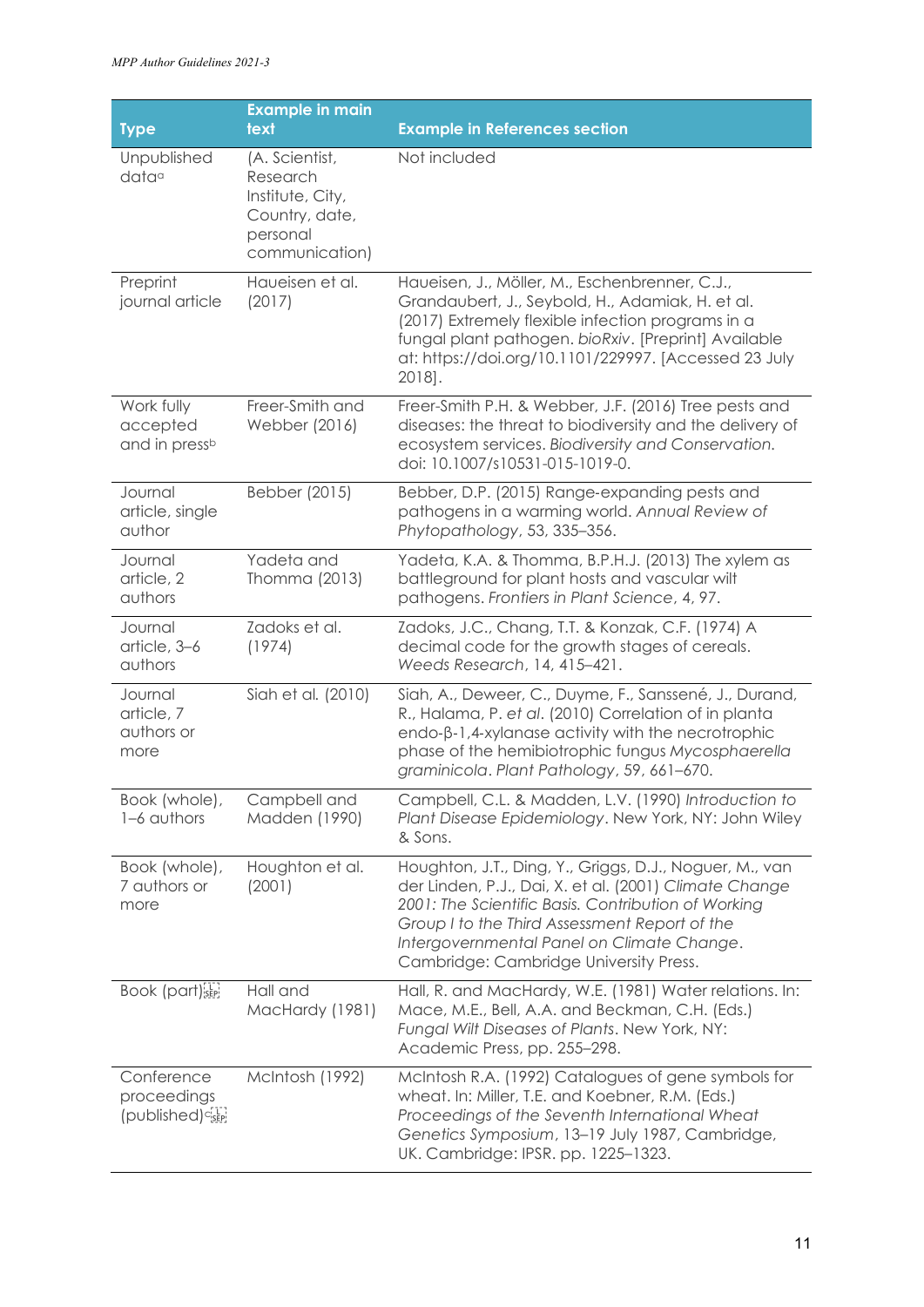| Report                    | Leatherwood, S.<br>(2001) | Leatherwood, S. (2001) Whales, dolphins, and<br>porpoises of the western North Atlantic. U.S. Dept. of<br>Commerce. Report number: 63.                                                                   |
|---------------------------|---------------------------|----------------------------------------------------------------------------------------------------------------------------------------------------------------------------------------------------------|
| Dissertation or<br>thesis | Lenné (1978)              | Lenné, J.M. (1978) Studies of the biology and<br>taxonomy of Colletotrichum species. PhD thesis,<br>Melbourne, University of Melbourne.                                                                  |
| Online<br>material        | Goudet (2001)             | Goudet J. (2001) FSTAT, a program to estimate and<br>test gene diversities and fixation indices v. 2.9.3.<br>Available at:<br>http://www2.unil.ch/popgen/softwares/fstat.htm.<br>[Accessed 1 July 2015]. |

aAuthors must have written permission from colleagues to include their work as a personal communication and provide this as a 'Other files for information' file to be available to the editor.

bPapers 'in press' that are not yet available as a DOI should be submitted as a 'Other files for information' file to be available to the editor.

cConference proceedings that are not available online, or have not been formally published but are only available to people who attended the conference, should not be included. Such work should instead be described as unpublished data (i.e. 'personal communication').

#### **Tables**

- Self-explanatory with an appropriate legend without abbreviations
- Identify tables using a number, e.g. Table 2
- Mention tables in the text in numerical order (Table 1, then Table 2 etc.)
- Use superscript lower case letters for footnotes, e.g.  $a$ ,  $b$  and  $c$
- Individual file for each table
- Save file in an editable format, e.g. .DOCX
- **Not** embedded as an image
- If the table is very large, make it a Supporting Information file

#### **Figures**

- Identify figures using a number, e.g. Figure 2
- Number in a separate series from the Tables
- Mention figures in the text in numerical order (Figure 1, then Figure 2 etc.)
- Subdivisions within figures should be labelled with lower case letters, e.g. (a), (b) and (c)
- **No figures in the main text file**
- Individual file for each figure
- If the file is very large, save it as a TIF file then compress it using LZW compression
- Magnification in photographic figures should be shown by a scale or bar
- Please consider colour-blind readers avoid the use of red/green contrasts if possible
- Legends should be self-explanatory and included at the end of the main document. All symbols and abbreviations should be explained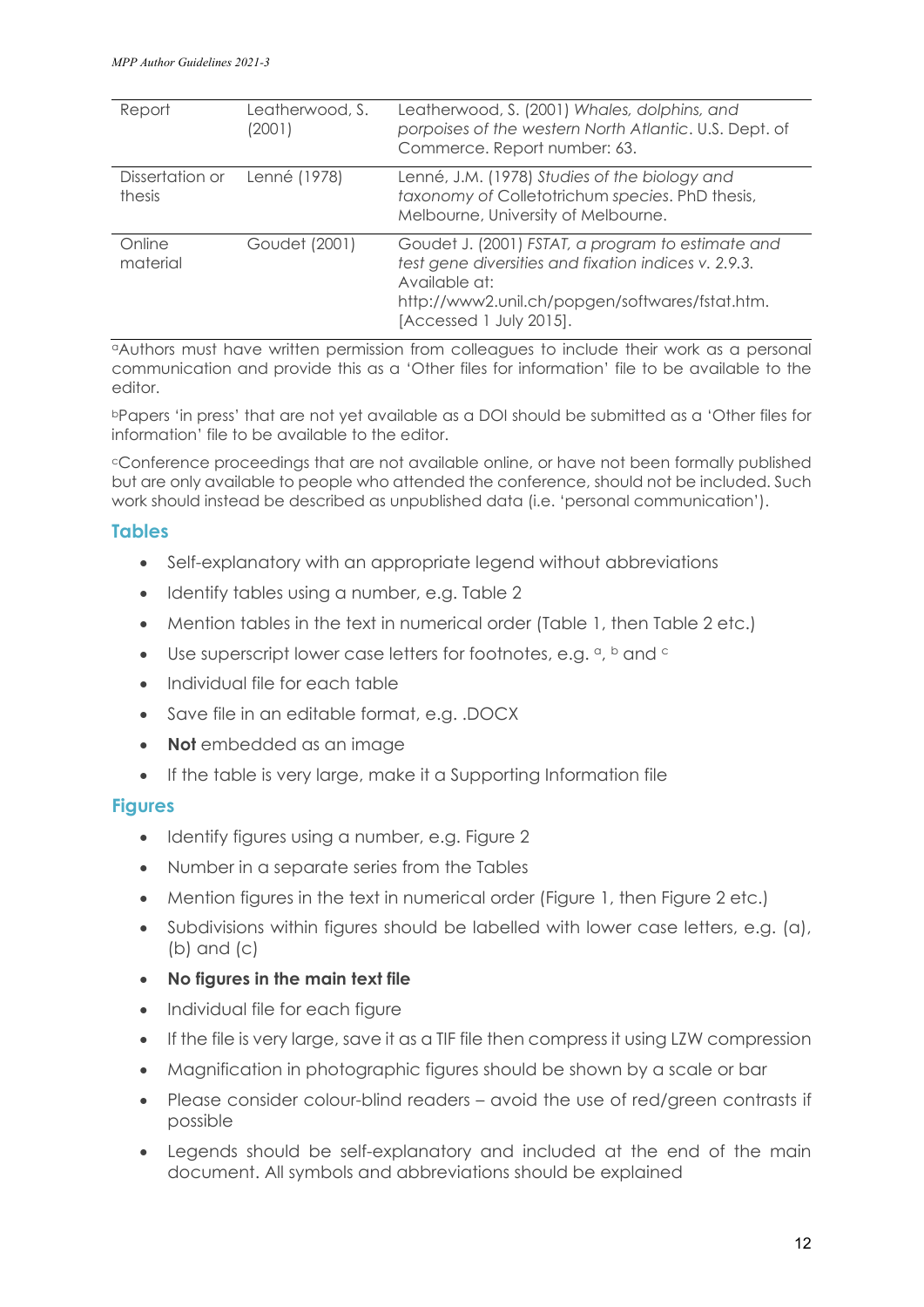- First 100 characters of the legend should describe key aspects of the figure, for the abbreviated links used in the online version
- For detailed information on our digital illustration standards, please go to [https://authorservices.wiley.com/asset/photos/electronic\\_artwork\\_guidelines.](https://authorservices.wiley.com/asset/photos/electronic_artwork_guidelines.pdf) [pdf](https://authorservices.wiley.com/asset/photos/electronic_artwork_guidelines.pdf)

#### **Supporting Information**

- Supporting Information gives the opportunity to present large datasets or data in different formats than traditional print media, e.g. video or images in 3 dimensions
- Electronic files for online publication must be submitted for the review process, uploaded as separate files and given the file designation 'Supporting Information'
- Please try to restrict individual files sizes to 10 MB maximum (zipped or unzipped)
- Provide a brief title for each item intended for online publication at the end of the main manuscript (figures and tables and other files)
- Material will not be copyedited or typeset by the publisher it will be published in the format you provide it in
- For more information on preparing Supporting Information, please go to https://authorservices.wiley.com/author-resources/Journal-Authors/Prepare/supporting-information.html

#### **Other files for information**

- Written permission from any colleagues whose unpublished work you include as a 'personal communication'
- Articles cited as 'in press' but not yet available for public access should be uploaded as .PDF files for the reviewers

## **Other article type formats**

#### **Short Communication format**

Only complete studies will be published, preliminary observations will not be considered.

As for Original Articles (above), please submit the Main Text, each Table, each Figure and each Supporting Information item as individual files.

The Main Text of a Short Communication uses the order:

- Title page
- Abstract
- Text (no subheadings)
- Acknowledgments
- Data Availability Statement
- References
- Supporting Information legends
- Figure legends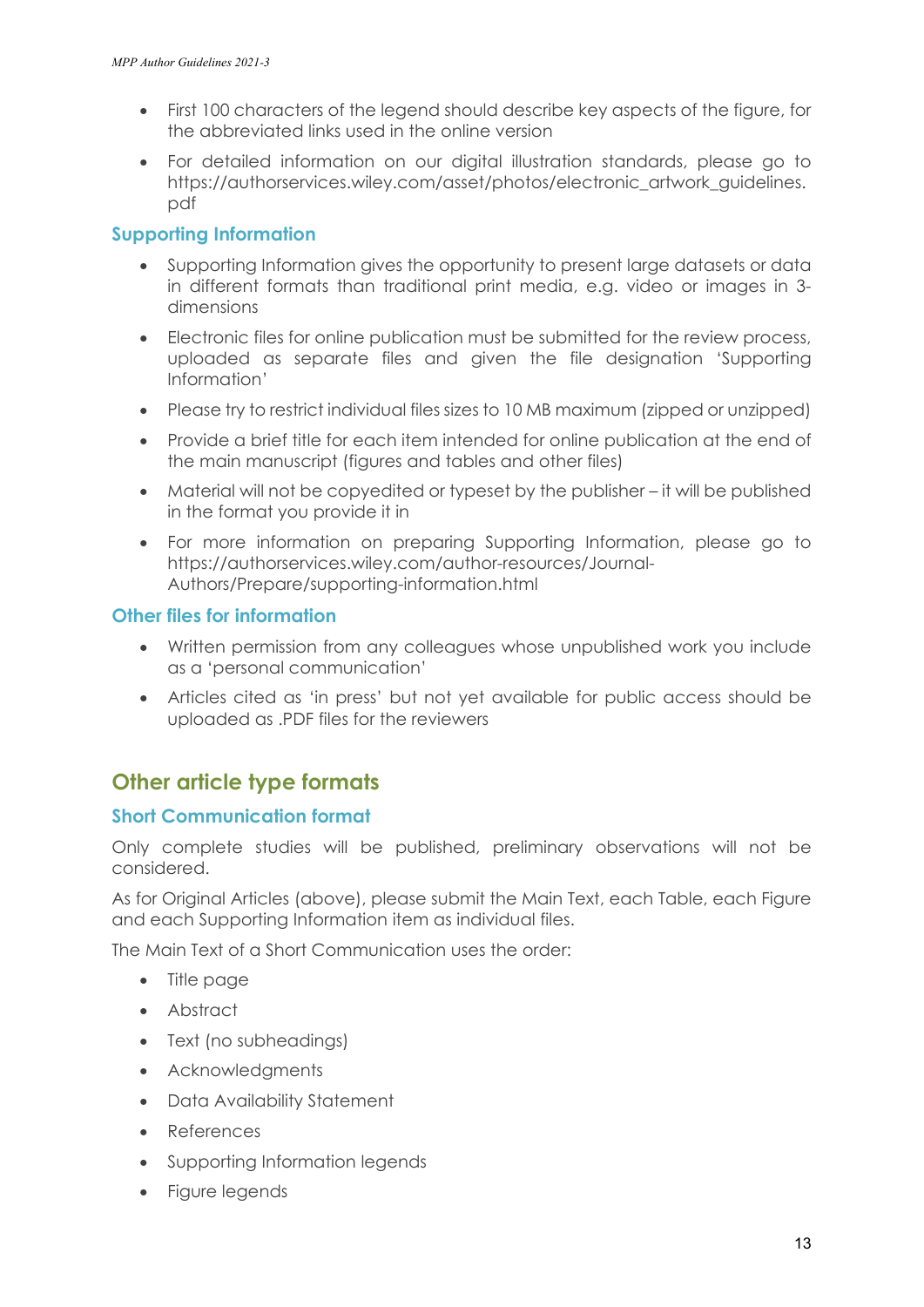### **Technical Advance format**

As for Original Articles (above), please submit the Main Text, each Table, each Figure and each Supporting Information item as individual files.

The Main Text of a Technical Advance can use the same order as an Original Article or a Short Communication.

#### **Review and Microreview format**

Reviews and Microreviews that are timely and critical are welcomed.

As for Original Articles (above), please submit the Main Text, each Table, each Figure and each Supporting Information item as individual files.

The Main Text of a Review or Microreview uses the order:

- Title page
- Summary
- Sections as appropriate to guide the reader (usually include Introduction, Conclusions)
- Acknowledgements
- References
- Supporting Information legends
- Figure legends

Please remember that if you re-use any tables or figures from other papers, then you will need to obtain copyright clearance from the original source journal.

#### **Pathogen Profile format**

As for Original Articles (above), please submit the Main Text, each Table, each Figure and each Supporting Information item as individual files.

The Main Text of a Pathogen Profile uses the order:

- Title page
- Abstract: a short piece of text followed by short sections of your choice, such as the following **examples**:
	- o Taxonomy
	- o Biology
	- o Host range
	- o Disease symptoms
	- o Disease control
	- o Useful websites
- Sections as appropriate to quide the reader (usually include an Introduction)
- Acknowledgements
- References
- Supporting Information legends
- Figure legends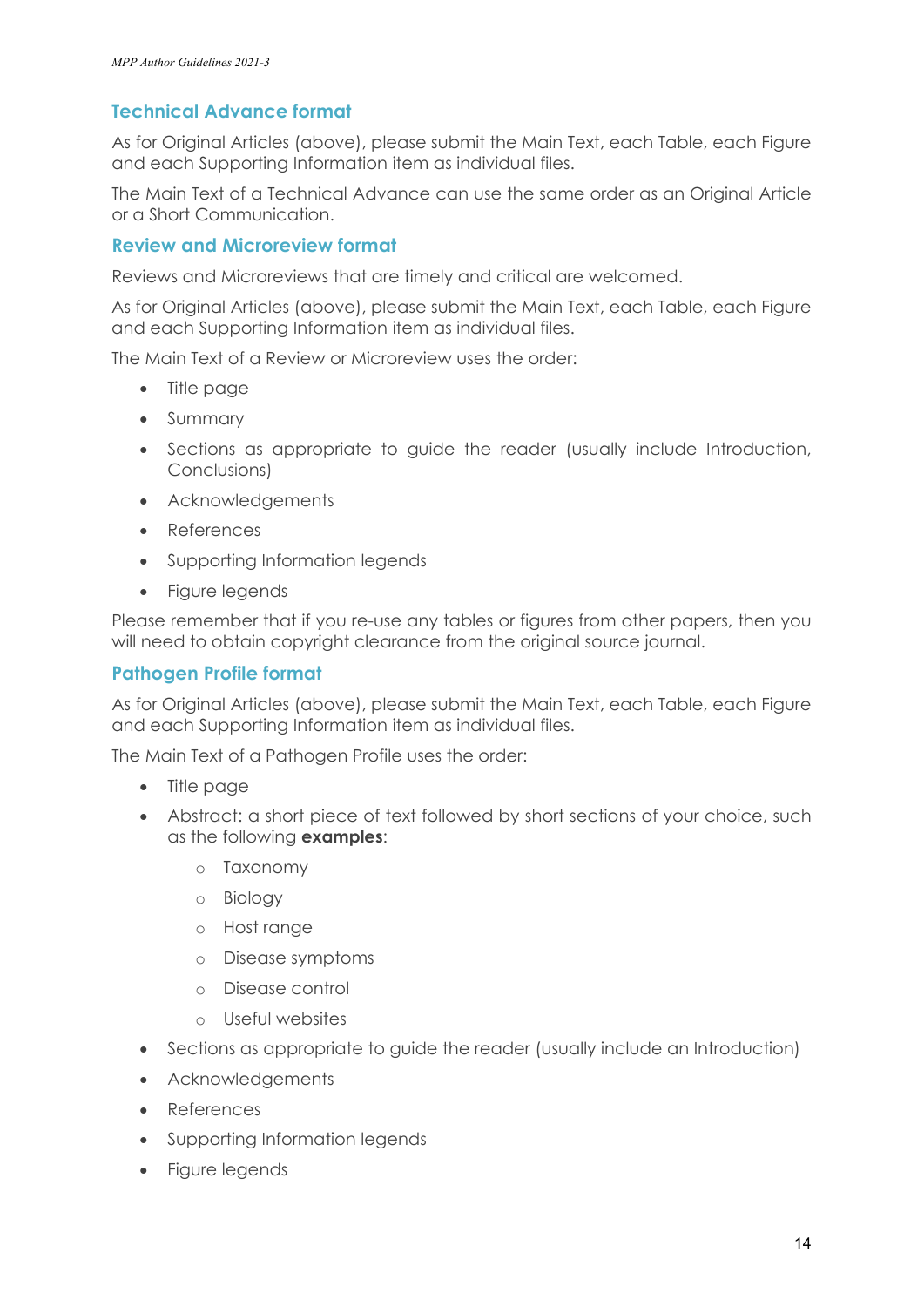#### **Opinion Piece and Response Piece format**

An Opinion Piece is a brief overview of a topical issue; it is purely personal text intended to prompt discussion and debate within the scientific community, written in an 'unstructured' style (i.e. subheadings are discouraged).

A Response Piece is a reply to a published Opinion Piece.

- No abstract
- No subheadings
- Figures and tables are discouraged
- Maximum of 10 references

#### **Editorial format**

This is a short article (up to a page in print) from one of our editors. Editorials do not use subheadings or references.

#### **Pre-submission checklist**

## **Permissions** ☆ Co-authors have all seen and approved the submitted version  $\frac{1}{\alpha}$  Colleagues whose data is cited as unpublished or personal communication have given their written permission for their data to be included (upload as 'Other files for information')  $\frac{1}{\alpha}$  Tables or figures that have been published before need permission from the copyright holder to re-use them  $\frac{1}{\alpha}$  Images taken from internet sources need permission from the copyright holder to reuse them. Obtain the permission and use the correct attribution statements, or indicate in the cover letter if the image is copyright-free **Authors** ☆ Have your ORCiD number ready to enter with your name and contact details ☆ Have the e-mail address(es) of your co-author(s) ready ☆ Ask co-author(s) if there are any conflicts of interest to declare (include in the cover letter and Acknowledgements) **Manuscript** ☆ Title page and summary are included in the manuscript Main Text file ☆ Run the 'spell checker' and 'grammar checker' on your manuscript ☆ Check all Tables, Figures and Supporting Information are mentioned in the text  $\frac{1}{\alpha}$  Check all references mentioned in the text are provided in the Reference list, and vice versa ☆ Separate Figure files and Table files from the Main Text

- ☆ Main Text file is editable (e.g. .DOCX), not a .PDF
- ☆ Figure legends **and** Supporting Information legends (tables, figures, other file types) are included in the Main Text file at the end
- ☆ Total size of all files is less than 150 MB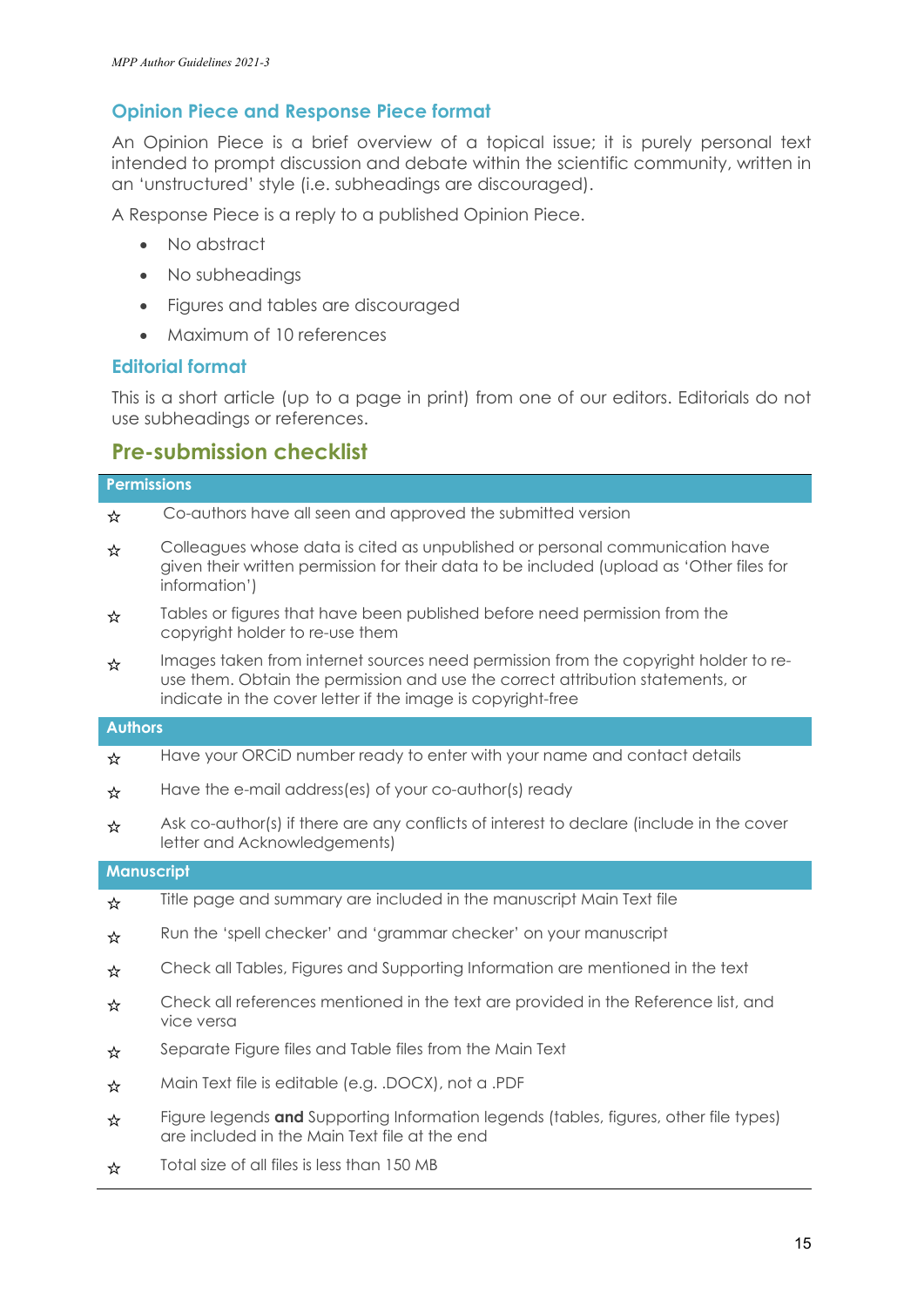## **Materials** ☆ Voucher cultures and specimens deposited in recognized collections ☆ Accession numbers obtained for nucleotide or protein sequences

- **\*** TreeBASE number obtained for phylogenetic data
- ☆ If you cite papers 'in press' that are not yet publicly available with a DOI, provide a copy as 'Other files for information'

#### **Data**

- ☆ Datasets archived in publicly accessible repository if possible
- ☆ Data Availability Statement in text

#### **Reviewers**

- ☆ If you know of potential reviewers (**not** colleagues or collaborators), have their current e-mail address(es) ready
- $\frac{1}{\alpha}$  If you know of close colleagues, or rivals, who would be unsuitable as reviewers, include your (confidential) reasons in your cover letter

#### **Cover letter**

- ☆ Details of any conflict of interest for co-author(s) (if applicable)
- ☆ Names of any people (collaborators or rivals with a conflict of interest) you do not wish to review the manuscript, with reasons
- $\frac{1}{\alpha}$  Permission statements for copyrighted material that you are using, or confirmation statement that figures or tables containing data that is not your own is copyright-free
- $\frac{1}{x}$  Confirmation that the manuscript is not currently under consideration for publication with another journal

#### **Acknowledgements**

☆ Check details of organizations that funded the work and any grant/award numbers

#### **Open Access costs**

- $\frac{1}{\alpha}$  Check if the corresponding author is from a country on the Wiley Open Access Waiver Country list
- ☆ Check if the corresponding author is affiliated to an organization that has agreed to be invoiced directly, or if the author will pay by credit card/invoice
- $\frac{1}{\alpha}$  Check if the corresponding author is a member of the British Society for Plant Pathology and has their membership number or the discount code

#### **Submission process**

The *Molecular Plant Pathology* online submission site is located at [http://mc.manuscriptcentral.com/mpp.](http://mc.manuscriptcentral.com/mpp)

There are just 7 simple steps that you can complete in any order and save as a draft at any stage:

- 1. Type of manuscript, its title, abstract and running head
- 2. File upload (the manuscript itself, supporting information files and any other files for reviewers)
- 3. Attributes, i.e. your keywords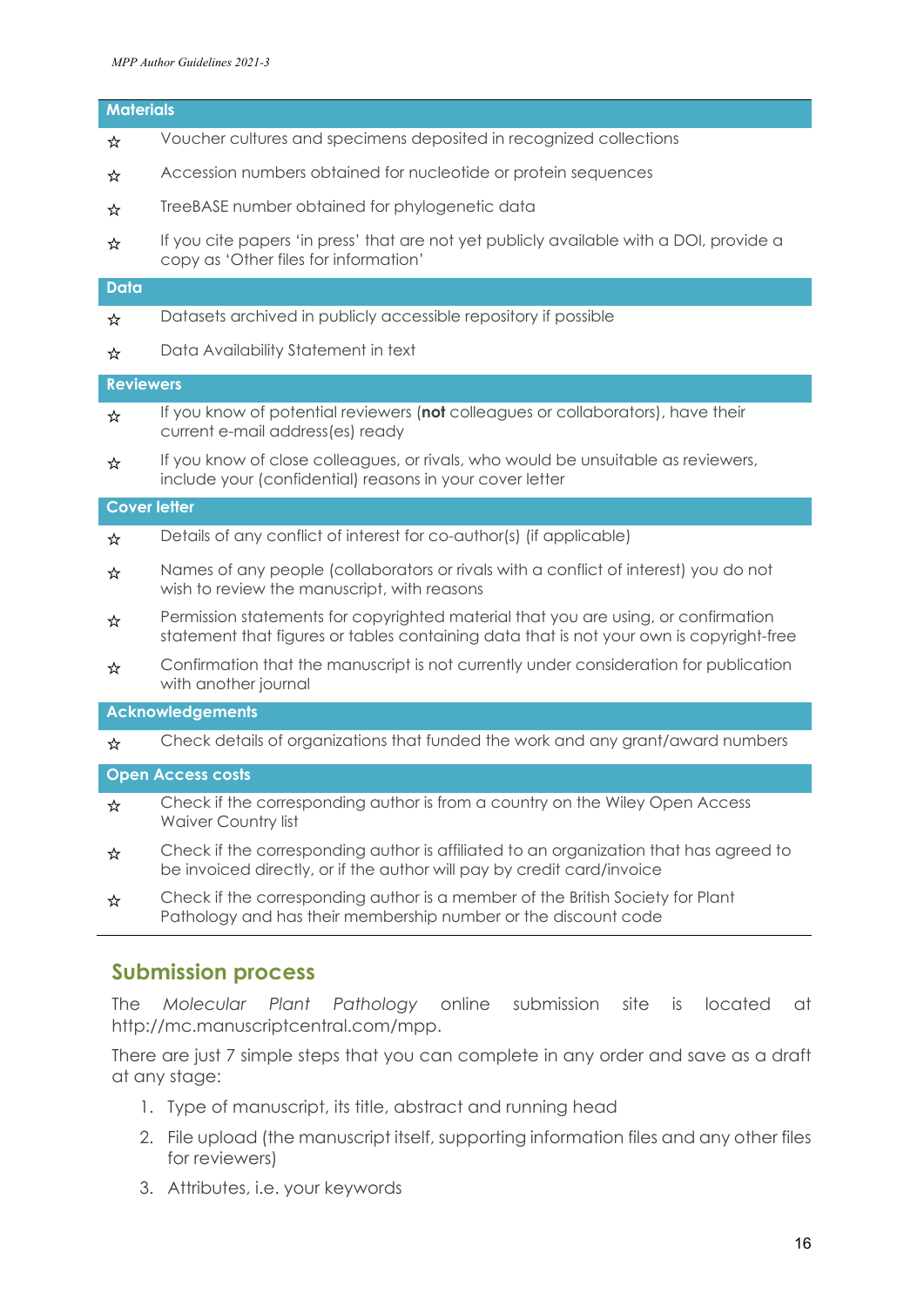- 4. Authors (names and e-mail addresses)
- 5. Reviewers & Editors (optional) if you have any preferred ones or unsuitable ones
- 6. Details (no. of figures/tables/words etc. and your cover letter)
- 7. Review and submit (this is your chance to see the HTML and PDF versions of your paper as it appears for the editor, and to make any changes if needed)

*Please contact the Editorial Office [\(mpp@bspp.org.uk\)](mailto:mpp@bspp.org.uk) in case of any difficulties – friendly help is available!*

We wish this process to be smooth and painless for you, so that your paper can be passed on to the Editor-in-Chief and then to a Senior Editor to be reviewed as quickly as possible.

#### **You will receive an e-mail acknowledgement after successful submission.**

If there are any small problems or matters that the Editorial Office cannot fix for you (e.g. missing files), then the Editorial Office will contact you as quickly as possible for corrections, so that the review of your paper is not delayed too much.

## **Review process**

*Molecular Plant Pathology* uses single-blind peer review.

Submissions that are out of scope may be rejected without external peer review.

The Editor-in-Chief will appoint a Senior Editor closest to the field of interest to handle the review process. Alternatively, you can nominate a Senior Editor, in which case the covering letter should be addressed to them. The Senior Editor will generally appoint two anonymous reviewers to report on the suitability for publication. You may suggest the names of potential reviewers – these should not be recent collaborators. If there are people that you would prefer **not** to be used as reviewers, please provide your (confidential) reasons in the cover letter. The editors reserve the right not to choose your suggested reviewers.

The reviewer reports are not published.

The Senior Editor will make a final decision based upon their own judgment and the recommendations of the reviewers. The process from submission to first decision currently takes 24 days on average.

**You and your co-authors can follow the progress of your manuscript at any time by checking its status updates in your respective Author Centre(s) at [http://mc.manuscriptcentral.com/mpp.](http://mc.manuscriptcentral.com/mpp)**

## **Submitting a revised manuscript**

If a manuscript is returned to you for revision prior to final acceptance, you should submit the revised version via the same website <http://mc.manuscriptcentral.com/mpp> following the instructions provided in the editorial correspondence. As above, there are 7 steps for resubmission:

- 1. View the decision letter and provide your detailed response to it
- 2. Type of manuscript, its title, abstract and running head
- 3. Attributes, i.e. your keywords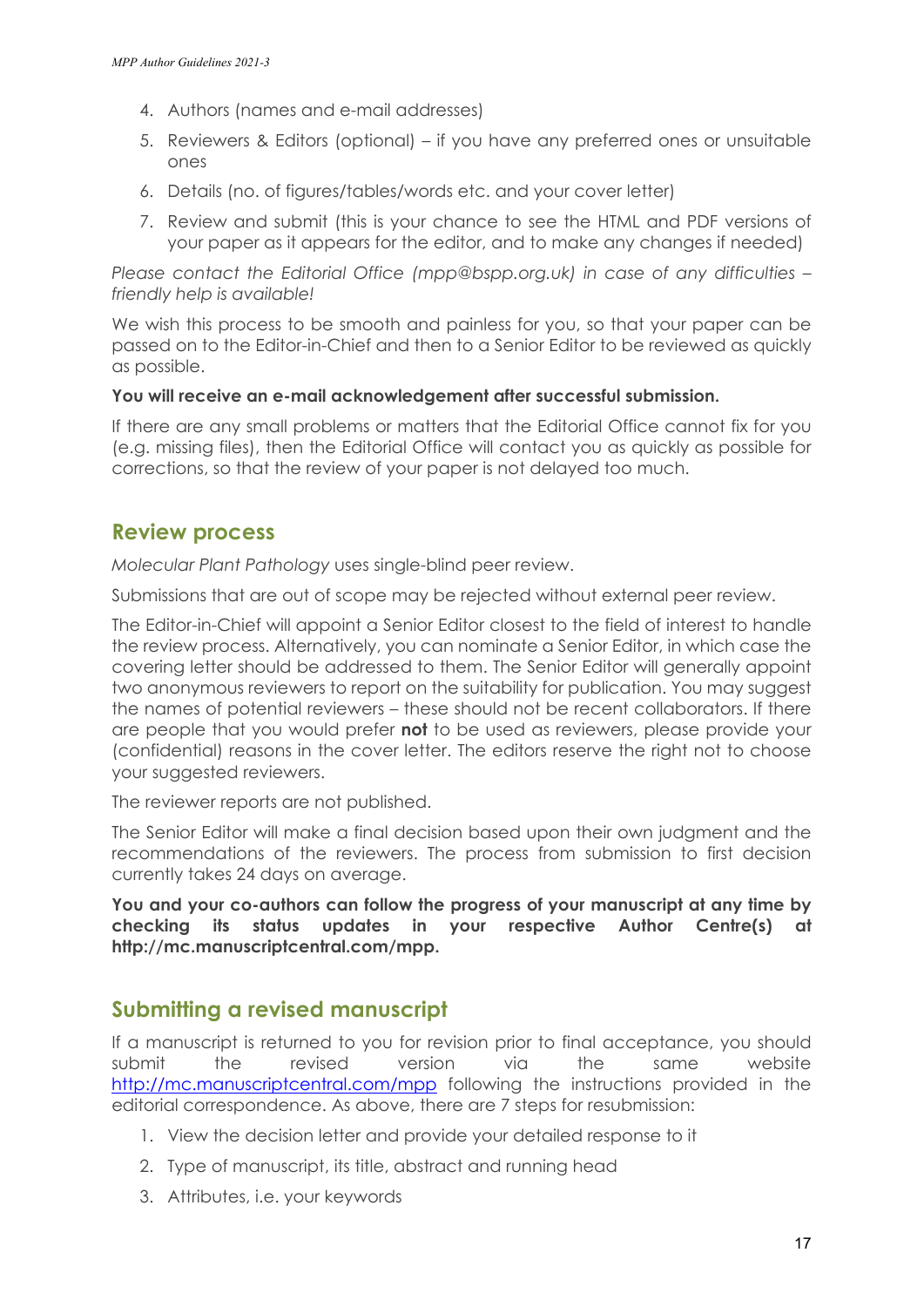- 4. Authors (names and e-mail addresses)
- 5. Details (no. of figures/tables/words etc. and providing your general cover letter)
- 6. File upload (remove old files and replace them with new ones)
- 7. Review and submit

Some of these stages (2, 3 and 4) will already have been completed for you by copying details from the original submission, but you can make changes if needed.

Please **highlight any text changes made upon revision**. You have 2 months to supply the revised version. Revised manuscripts that are returned later will be considered to be a new submission.

## **Following acceptance**

#### **Graphical abstract**

*Molecular Plant Pathology* uses Graphical Abstracts in the issue Table of Contents to introduce and expand on your research in a more visual and dynamic way. After acceptance of the manuscript, you will be asked by the editorial office to submit a self-explanatory graphical abstract. This is **an essential requirement** before the manuscript can be forwarded to production. You should:

- prepare a **text file** with:
	- o your article title
	- o all authors' names (corresponding author indicated by an asterisk)
	- o a 1-sentence summary (200 characters limit) of the key findings presented
	- o .docx or .doc format
	- o name file as 'Graphical abstract'
- prepare a **figure file**
	- o .tiff or .eps format
	- o represents the scope of the paper
	- $\circ$  50  $\times$  60 mm or less
	- o 300 dpi minimum resolution
	- o avoid fine detail in graphs and other figures because of the relatively small size of this image online
	- o name file as 'Graphical Abstract'
- **upload both files** to ScholarOne Manuscript when you receive the link from the editorial office

#### Examples:



### **Image integrity check**

Upon acceptance of your manuscript, all figures of your manuscript will undergo an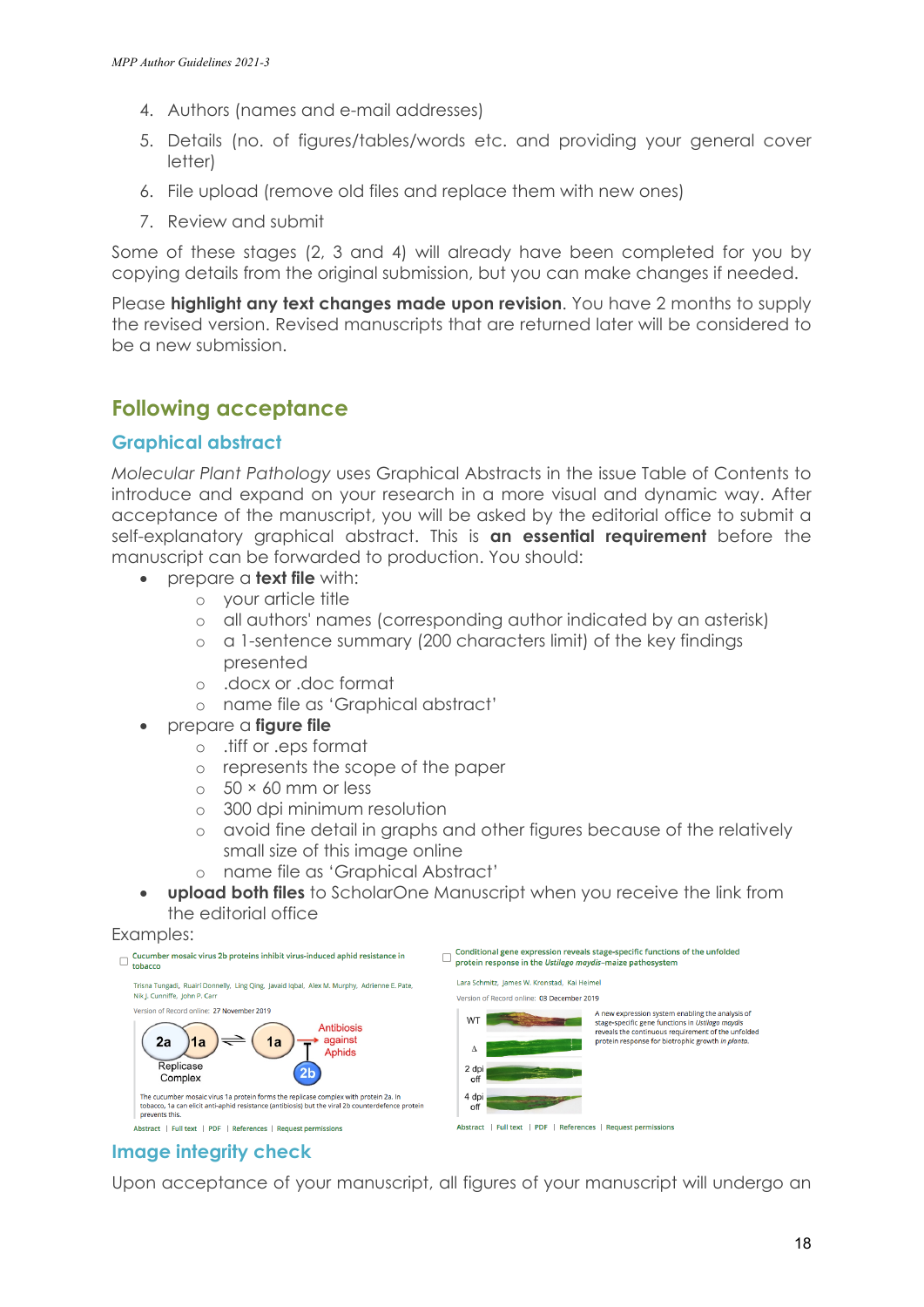integrity check. In case of any doubt, raw data will be requested. Publication will only proceed on the condition that all final files comply with the journal integrity checks. In the event that any file does not comply with our integrity checks, the journal reserves the right to rescind this decision, or, alternatively, you may be contacted to resolve any concerns raised by these checks.

#### **Cover image**

The Editor-in-Chief welcomes high quality images, suitable for the cover of *Molecular Plant Pathology*. Any prospective front cover images should be sent to the Editorial Office [\(mpp@bspp.org.uk\)](mailto:mpp@bspp.org.uk) following acceptance of the manuscript. Images should be 10 cm high  $\times$  15 cm wide, high resolution, TIFF or EPS files, with a short description (up to 100 words).

#### **Open Access**

If your paper is accepted, the author identified as the formal corresponding author for the paper will receive an e-mail prompting them to login to the Wiley Author Services where via the Wiley Author Licensing Service (WALS) they will be able to complete the license agreement on behalf of all authors on the paper.

To find out which Creative Commons Licenses are available for the journal, go to [https://authorservices.wiley.com/author-resources/Journal-Authors/licensing/open](https://authorservices.wiley.com/author-resources/Journal-Authors/licensing/open-access-agreements.html)[access-agreements.html.](https://authorservices.wiley.com/author-resources/Journal-Authors/licensing/open-access-agreements.html) Note that certain funders mandate that a particular type of CC license has to be used. Please go to [https://authorservices.wiley.com/author](https://authorservices.wiley.com/author-resources/Journal-Authors/open-access/author-compliance-tool.html)[resources/Journal-Authors/open-access/author-compliance-tool.html](https://authorservices.wiley.com/author-resources/Journal-Authors/open-access/author-compliance-tool.html) if you need to check these.

If your research is funded by The Wellcome Trust and members of the Research Councils UK (RCUK) you will be given the opportunity to publish your article under a CC-BY license supporting you in complying with Wellcome Trust and RCUK requirements. For more information on this policy and the Journal's compliant selfarchiving policy please visit [https://authorservices.wiley.com/author](https://authorservices.wiley.com/author-resources/Journal-Authors/licensing-and-open-access/open-access/funder-agreements)[resources/Journal-Authors/licensing-and-open-access/open-access/funder](https://authorservices.wiley.com/author-resources/Journal-Authors/licensing-and-open-access/open-access/funder-agreements)[agreements.](https://authorservices.wiley.com/author-resources/Journal-Authors/licensing-and-open-access/open-access/funder-agreements)

#### **Tracking your paper's progress after acceptance**

Wiley Author Services enables authors to track their article through the production process to publication online and in print. You can choose to receive automated emails at key stages of production. The corresponding author will receive an e-mail with a unique link inviting them to register for Wiley Author Services. Visit https://authorservices.wiley.com/home.html for more details.

#### **Proofs**

The corresponding author will be notified by e-mail when the proofs are available to check online. Authors should correct their proofs promptly (preferably within 2 days). Major alterations to the text may be charged to the author and will delay publication.

#### **Twitter**

The journal will try to tweet about your paper when it is officially published. If you have some particular text, image, handle or hash tag that you would like to be included in a tweet, please contact the Editorial Office [\(mpp@bspp.org.uk\)](mailto:mpp@bspp.org.uk).

#### **Article promotion support**

[Wiley Editing Services](https://wileyeditingservices.com/en/article-promotion/?utm_source=wol&utm_medium=backlink&utm_term=ag&utm_content=promo&utm_campaign=prodops) offers professional video, design, and writing services to create shareable video abstracts, infographics, conference posters, lay summaries, and